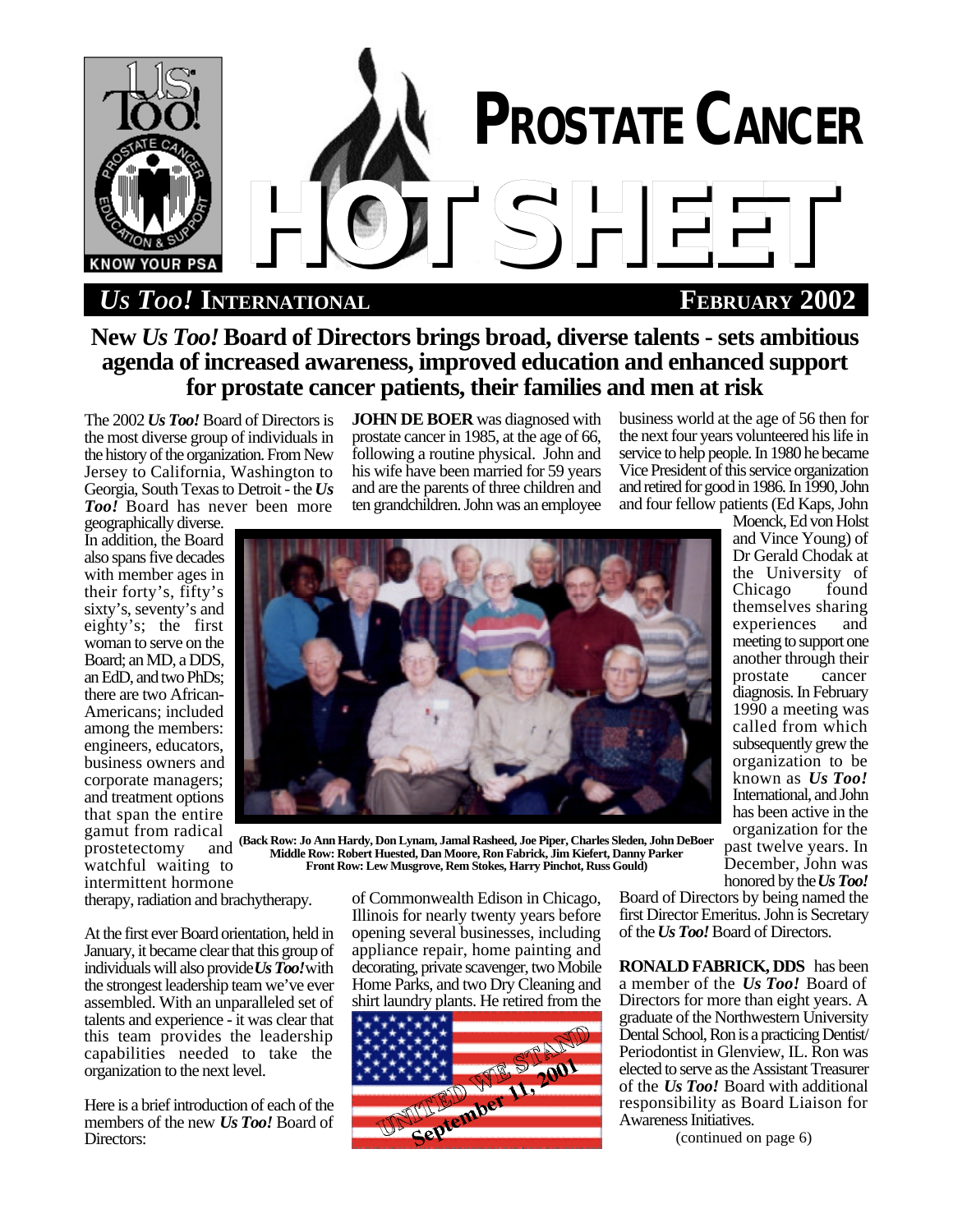### **PROSTATE CANCER PATIENT SUPPORT 1-800-80-***US TOO! US TOO!* **INTERNATIONAL**

### **PROSTATE CANCER NEWS YOU CAN USE**

*Us Too!* publishes a FREE daily e-mail based news service which provides updates on the latest prostate cancer related news. To subscribe or link to the archives simply visit the *Us Too!* Website: www.ustoo.org

News items contained in *Us Too!* publications are obtained from various news sources and edited for inclusion. Where available, a point-of-contact is provided.

All references to persons, companies, products or services are provided for information only, and are not endorsements. Readers should conduct their own research into any person, company, product or service, and consult with their loved ones and personal physician before deciding upon **any** course of action.



DONATIONS / GIFTSTO *US TOO!* ARE TAX DEDUCTIBLE. COPYRIGHT 2002, *US TOO!* INTERNATIONAL, INC.

### **CAVEOLIN-1 PROMOTER DRIVES GENE THERAPY TO REDUCE PROSTATE MALIGNANCY SIZE**

*NewsRx.com - January 17, 2002*

"Caveolin-1, a structural component of caveolae, is overexpressed in metastatic and androgen-resistant prostate cancer and highly expressed in tumor-associated endothelial cells," Christina Pramudji and coworkers said of its role in prostatic malignancies. Pramudji and colleagues at Baylor College of Medicine in Houston, Texas, worked with associates at the Veterans Affairs Medical Center, also in Houston, to study the effects of gene signaling on prostate cancer cells growing in vivo and in vitro. Key points reported in this study include:

- The caveolin-1 promoter causes apoptosis and produces excess tumor necrosis when used in gene therapy targeting murine prostate cancer cells
- The caveolin-1 promoter as well as another promoter were effective for reducing microvessel density in murine prostate cancer tumors

The caveolin-1 promoter may be ideally suited for use in gene therapies targeting prostate cancer growth and neovascularization

\* \* \* \* \* \* \* \* \* \* \* \* \* \*

### **EXONHIT THERAPEUTICS, IDEC PHARM. TARGET ANTIGEN DISCOVERIES** *NewsRx.com January 17, 2002*

ExonHit Therapeutics and IDEC Pharmaceuticals Corp. (IDPH) have signed a collaboration and research agreement directed to the discovery of new antigen targets for antibody therapy, including prostate carcinoma.

\* \* \* \* \* \* \* \* \* \* \* \* \* \*

### **WEEKLY DOCETAXEL TREATMENTIN SYMPTOMATIC ANDROGEN-INDEPENDENT PCA PATIENTS SHOWS ACTIVITY** *FaxWatch Inc. - January 14, 2002*

New Phase II data support the use of weekly docetaxel in symptomatic androgen-independent prostate cancer patients. None of the subjects had received prior chemotherapy for the prostate cancer or had radiotherapy during the previous month. PSA response, defined as a 50% decrease in PSA, as well as other disease and quality-of-life measures also were recorded. Results showed a palliative response with almost half the patients who had elevated baseline PSA levels exhibiting a PSA response, with half of

these demonstrating a greater than 75% reduction in PSA, and 2/3's of those a greater than 90% reduction. "In this patient population, weekly docetaxel was active regardless of the yardstick applied to measure activity," the researchers wrote. They noted that docetaxel alone has significant activity in androgenindependent prostate cancer, but that it's "true worth in the treatment of advanced prostate cancer will be determined in Phase III studies." (Beer TM, et al. Ann Oncol 2001;12:1273-9.)

\* \* \* \* \* \* \* \* \* \* \* \* \* \*

### **STRONG BONES FOR THOSE WHOSE MEDICINE MAY CAUSE BONE LOSS** *Internetwire.com - January 15, 2002*

What do the more than 17 million U.S. asthma sufferers, nearly 200,000 patients annually diagnosed with prostate cancer and patients taking blood thinners and antacids have in common? Their medications may be robbing them of bone, indicating an increased need for calcium and vitamin D to maintain their overall health and prevent osteoporosis. Recent studies published in the New England Journal of Medicine confirm that certain medicines block calcium intake and interfere with bone metabolism, leading to bone loss. Specifically, asthma sufferers using corticosteroid asthma inhalers, chemotherapy patients and those with excessive thyroid replacement may find themselves at risk for osteoporosis.

\* \* \* \* \* \* \* \* \* \* \* \* \* \*

**MILWAUKEE-AREA HOSPITAL TESTS USE OF RADIO WAVESON SEVERE CA PAIN** *Milwaukee Journal Sentinel January 10, 2002*

St. Luke's Medical Center is one of five places around the country testing the new treatment for the horrific pain of cancer that has spread, or metastasized, from the original site — breast, prostate, colon to the bone. That is one of the hardest kinds of pain to treat because bones are intricately meshed with nerves, said Robert Beres, a St. Luke's radiologist. Tumors in bone, especially in the vertebrae or pelvis, can cause the spine to collapse and make walking painful or impossible. The new treatment is aimed at relieving pain rather than curing the cancer, though it also can extend survival because it does kill tumor cells, can stop a tumor's progression and prevent complications that often lead to death. It

### *US TOO!* **PCA HOTSHEET FEBRUARY 2002 P. 2**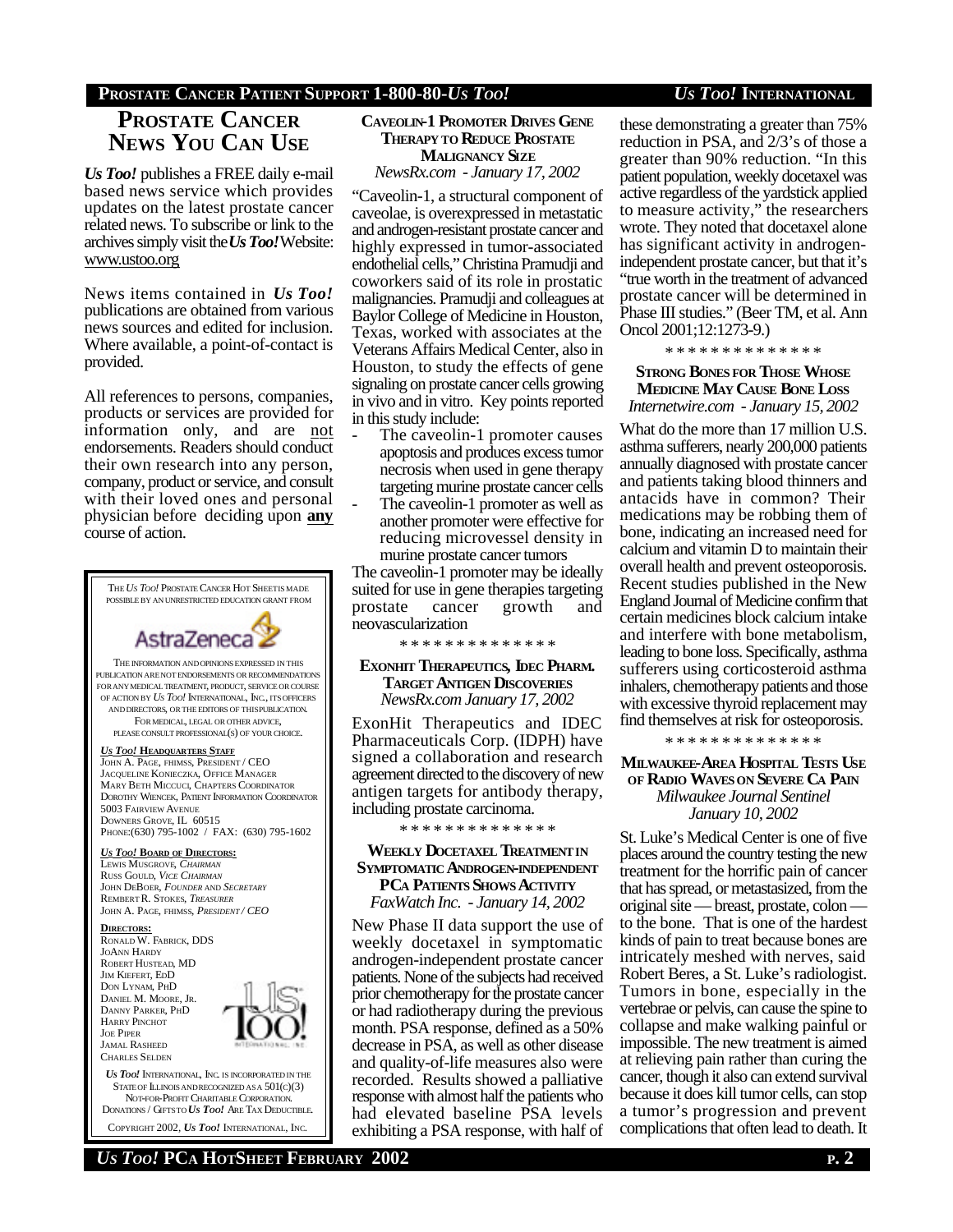### *US TOO!* **INTERNATIONAL VISIT US ON THE INTERNET AT WWW.USTOO.ORG**

uses radio frequencies, or RF ablation, in which radio waves are passed into the tumor via a probe inserted through the skin. The radio waves create friction and heat within the tissue, causing it to die. But the experiment at St. Luke's focuses on metastatic cancers. It is being led by the Mayo Clinic and also involves Johns Hopkins Medical Center in Baltimore; M.D. Anderson Cancer Center in Houston; Memorial Sloan-Kettering Cancer Center in New York City; and Northwestern University Medical Center in Chicago. To be eligible for the study, it doesn't matter where the cancer originally started as long as it has been documented that the disease has spread to bone. Patients must score at least a four on the one to 10 scale of cancer pain, and have already tried medication or radiation to treat the pain.

\* \* \* \* \* \* \* \* \* \* \* \* \* \*

#### **ASTRAZENECA SUBMITS SUPPLEMENTAL NDA FOR BICALUTAMIDE 150 MG** *NewsRx.com - January 09, 2002*

AstraZeneca has filed a Supplemental New Drug Application (sNDA) with the U.S. Food and Drug Administration (FDA) for its oral, once-daily hormonal medication Casodex (bicalutamide) for the treatment of early stage nonmetastatic prostate cancer.

\* \* \* \* \* \* \* \* \* \* \* \* \* \*

### **CG7870 SHOWS SYNERGISTIC ANTITUMOR ACTIVITYWITH CHEMOTHERAPY**

*NewsRx.com - January 09, 2002*

Cell Genesys, Inc., reported further results of a Phase I/II clinical trial of CG7870, an oncolytic virus engineered to target and destroy prostate cancer cells which is being evaluated in patients with advanced prostate cancer. The updated findings demonstrated stabilization of PSA (prostate-specific antigen) levels in six of 23 patients (26%) for a median duration of four months after just a single intravenous injection in patients with advanced hormone refractory prostate cancer. The Phase I/II trial was conducted at three medical centers under the direction of Eric Small, MD, clinical professor of medicine and urology at the Univ. of California, San Francisco Comprehensive Cancer Center. These data were reported December 14, 2001, at the International Conference on Gene Therapy of Cancer, held in San Diego, CA.

## **MYRIAD GENETICS SUBMITS CLINICAL**

### **TRIAL FOR FLURIZAN TO FDA** *NewsRx.com - January 09, 2002*

Myriad Genetics, Inc., has submitted a large, multicenter, double-blind, placebocontrolled human clinical trial of its prostate cancer drug, Flurizan (MPC-7869), to the U.S. Food and Drug Administration. This new clinical trial is designed to demonstrate the efficacy of Flurizan in prostate cancer patients and will be conducted at approximately 65 sites in the United States. The company plans to enroll approximately 400 early stage prostate cancer patients in the study, which is designed to evaluate systemic disease progression of prostate cancer. In the study, patients will be assigned to one of three regimens (either one of two different doses of Flurizan or placebo). The primary clinical endpoints for the trial include time to metastases and effect on prostate specific antigen (PSA) levels. To date, two Phase I trials and one Phase IIa trial have been completed with Flurizan in healthy volunteers and late-stage cancer patients, respectively. These earlier trials with the drug demonstrated encouraging results in safety, bioavailability and pharmacokinetics.

\* \* \* \* \* \* \* \* \* \* \* \* \* \*

### **ADM AWARDED NUTRACEUTICAL PATENT** *PR Newswire - January 08, 2002*

Archer Daniels Midland Company announced that it has been awarded a U.S. patent for a range of unique nutraceutical compositions with broad application in supplements, functional foods and other nutraceutical products. ADM's Novasoy(R) dietary supplement contains soy isoflavones and other phytochemicals that have been shown to help maintain cardiovascular, prostate and bone health, as well as overall health for women during and after menopause. There are currently over 100 supplement and functional food products that contain Novasoy isoflavones as an active ingredient.

\* \* \* \* \* \* \* \* \* \* \* \* \* \*

### **DGI BIOTECHNOLOGIES AND NOVO NORDISK COLLABORATEFOR THE DISCOVERYOF ANTICANCER AGENTS** *PR Newswire - January 08, 2002*

DGI BioTechnologies, Inc. announced that it has signed a two-year licensing and research agreement with Novo Nordisk A/S, for the research and discovery of IGF-related antagonists for the treatment of cancer. IGF, or insulin-like growth factor, is a natural growth promoting entity, the blockage of whose action has attracted attention as a potential anticancer therapy for the treatment of many solid tumors. An increasing body of epidemiologic data links elevated serum IGF levels with the risk of a number of different cancers including prostate, colorectal, breast, and lung. While the actions of IGF are complex, it is becoming clear that this system may mediate the effect of a number of well-established cancer risk factors.

\* \* \* \* \* \* \* \* \* \* \* \* \* \*

### **NONCLINICAL VARIABLES INFLUENCE PROSTATE CANCER MANAGEMENT** *FaxWatch Inc. - January 07, 2002*

Researchers found that baseline diseaserelated function as well as various nonclinical variables are important determinants of treatment of clinically localized prostate cancer. "These results … underscore the lack of consensus for care of this disease, probably attributable to the lack of definitive evidence of the efficacy of one approach versus another," the researchers commented. "Until such evidence can be obtained, we urge that men diagnosed with prostate cancer be informed of the potential risks and the potential benefits of all 4 main treatment options so that they might make an informed decision." (Harlan L, et al. J Natl Cancer Inst 2001;93:1864-71.)

\* \* \* \* \* \* \* \* \* \* \* \* \* \*

#### **DISEASE RECURRENCE WITH LOCALIZED PCA PREDICTED BY PROLIFERATIONOF MICROMETASTATIC CELLS**

*FaxWatch Inc. - January 07, 2002*

Determination of the phenotype of individual micrometastatic prostate cancer cells may provide more useful prognostic information than just the determination of their presence or absence in the peripheral blood and bone marrow of patients with clinically localized disease, suggest new findings. "Some studies have demonstrated a correlation between [reverse-transcription polymerase chain reaction (RT-PCR)] detection of PSAmRNA and disease recurrence," the authors wrote. "However, many RT-PCRpositive patients remain disease-free."

\* \* \* \* \* \* \* \* \* \* \* \* \* \*

(continued on page 5)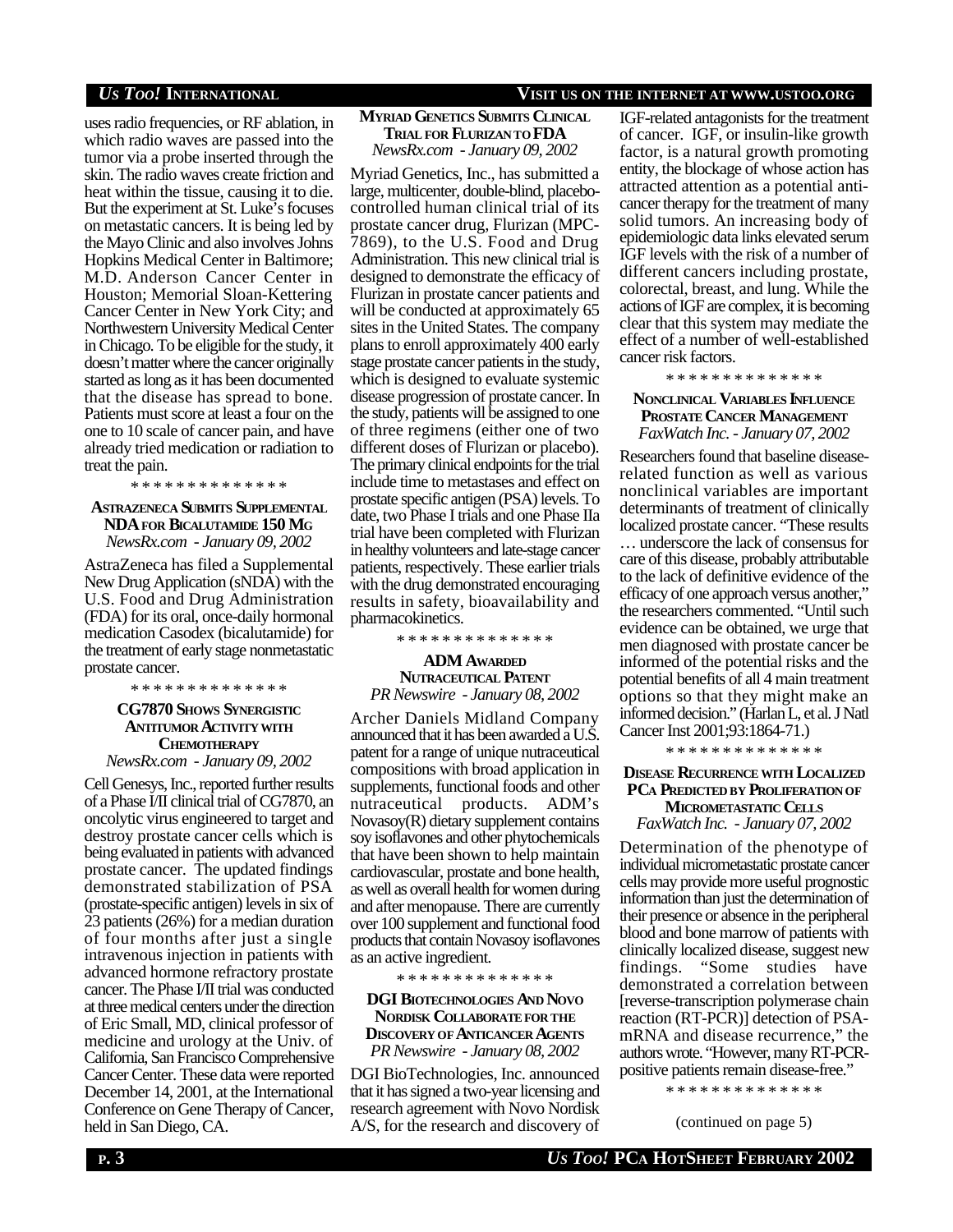## **PROSTATE CANCER NUTRITION NEWS**

### **SULFORAPHANE'S - ANTIOXIDANT FOUND IN BROCCOLI AND BROCCOLI SPROUTS - PROTECTIVE PROPERTIES BENEFICIAL AGAINST PROSTATE CANCER** *PR Newswire - January 09, 2002*

Three recently published scientific studies reinforce the protective power of sulforaphane, the naturally-occurring antioxidant in broccoli and broccoli sprouts, by demonstrating new aspects of disease prevention. Studies on sulforaphane (SGS) in human cell lines and laboratory animals show its potential effect on hypertension, prostate cancer and macular degeneration. The studies, reported in late 2001 by scientists from Johns Hopkins, Stanford University and the University of Saskatchewan, give new significance to the potential health benefits of sulforaphane, the antioxidant phytochemical originally isolated from broccoli, and now available to consumers in highly concentrated amounts in young broccoli sprouts. Human prostate cancer cells responded well to treatment with sulforaphane in the form of broccoli sprout extracts by showing dramatic increases in their protective Phase 2 enzymes. In his article, Dr. James D. Brooks of the Urology Department at Stanford suggests, "Intervention trials may be warranted [in humans], and broccoli sprouts, a rich natural source of sulforaphane, may be appropriate for use in such a trial." The Stanford studies actually used broccoli sprouts to elicit the protective effects in the scientific experiments involving prostate cancer intervention. It is important to point out that these studies involved animals and human cells in the laboratory, but the stage is now set for human trials to assess the further protective qualities of sulforaphane against a variety of lifechallenging medical conditions. "Potent induction of Phase 2 enzymes in human prostate cells by sulforaphane. ( Cancer Epidemiology, Biomarkers & Prevention, Vol. 10, pp. 949-954. Sept. 2001.)

\* \* \* \* \* \* \* \* \* \* \* \* \* \*

### **PHYTOSTEROLSFROM PLANT SOURCES SLOW TUMOR GROWTH IN MICE** *NewsRx.com - January 17, 2002*

Phytosterols that occur naturally in plant sources, such as peanuts, beans, olive oil and peanut oil, appear to reduce prostate

tumor growth by over 40% and cut the occurrence of cancer spread to other parts of the body, like lymph nodes and lungs, by almost 50%. This study is significant because, for the first time, the effect of phytosterols on human prostate cancer cell growth and metastasis in animals is being reported. Simply stated, phytosterols are natural chemicals found in plants. Three common forms of phytosterols are betasitosterol, campesterol, and stigmasterol, which are found in high concentrations in some plant oils, seeds and legumes, such as peanuts. The most common of these, beta-sitosterol (SIT), has been shown to inhibit cancer growth, as well as to protect against heart disease. SIT may offer protection from colon, prostate, and breast cancer, all of which tend to occur at higher rates in Americans than in other populations. This research comes from the nutrition laboratory at the University of Buffalo in Buffalo, New York, and was published in the December 2001 issue of the European Journal of Cancer Prevention. Atif Awad, PhD, RD, coinvestigator of the study and professor of nutrition at the State University of New York at Buffalo, said, "These studies demonstrate for the first time that phytosterols that exist naturally in our diet, in foods like peanuts and beans, can protect against prostate cancer." The findings seem to support the epidemiological evidence pointing to an association between the cholesterol-rich diets of Western men and higher levels of prostate cancer compared with Asian men. In addition, the phytosterol-rich diets of Asian men may contribute to the lower incidence of prostate cancer and may even help prevent the disease. Western culture diets are typically high in cholesterol and low in phytosterols, while Asian diets are typically low in cholesterol and higher in phytosterols. Phytosterols are already used widely in Europe for their benefits to health. Awad noted that phytosterols are used to treat enlarged prostate, and are known to lower the risk of cardiovascular disease by interfering with cholesterol absorption from the gut. Peanuts and peanut butter, staples in most American diets, contain these beneficial phytosterols. Past research at the State University of New York at Buffalo examined the phytosterol content of several peanut

products and showed that B-sitosterol (SIT) was most prominent. To get 50 mg SIT, you could snack on 1.2 ounces of roasted peanuts, spread 1.3 ounces of regular peanut butter (about two heaping tablespoons) on your toast, or use one ounce of peanut oil while cooking.

\* \* \* \* \* \* \* \* \* \* \* \* \* \*

### **SUPER FOODS**

### *Sacramento Bee - January 09, 2002*

Nutrition used to be so simple. Now at every turn, we hear such words as lycopene, phytochemicals, flavonoids and free radicals. In a nutshell, if your goal is to improve your diet, eat more whole grains, fruits, vegetables and fish. "Overall, place more emphasis on plantbased foods," says JoAnn Hattner, a registered dietitian in Palo Alto and spokeswoman for the American Dietetic Association. "Free radicals are the things you want to prevent. Basically they are the things that are thought to destroy cell membranes. Fruits and vegetables contain antioxidants — what I like to think of as the A-team. They are the army that fights the free radicals." How many and which are best? The jury is out, but Hattner says you should try to eat a minimum of five servings from the fruit and vegetable category every day. "Some researchers suggest that if you are at risk for cancer, you should eat as many as nine servings a day. The problem is, we haven't gotten the general American population up to five yet. We don't have human trials yet, but we are becoming more and more enlightened with every research project. We do know that fruits and vegetables have protective characteristics found in phytochemicals. There are some trials in cancer research that may show eating more fruits and vegetables may be beneficial in treatment and preventing recurrence." One of the most promising phytochemicals is lycopene, which may protect against cancer, Hattner says. Lycopene is in most red fruits and vegetables, such as tomatoes, watermelon, pink grapefruit and red peppers. Flavonoids are other beneficial plant compounds found in fruits, tea, citrus and vegetables. They have a role in neutralizing free radicals and are therefore considered protective. "Besides fruits and vegetables, the next-most-important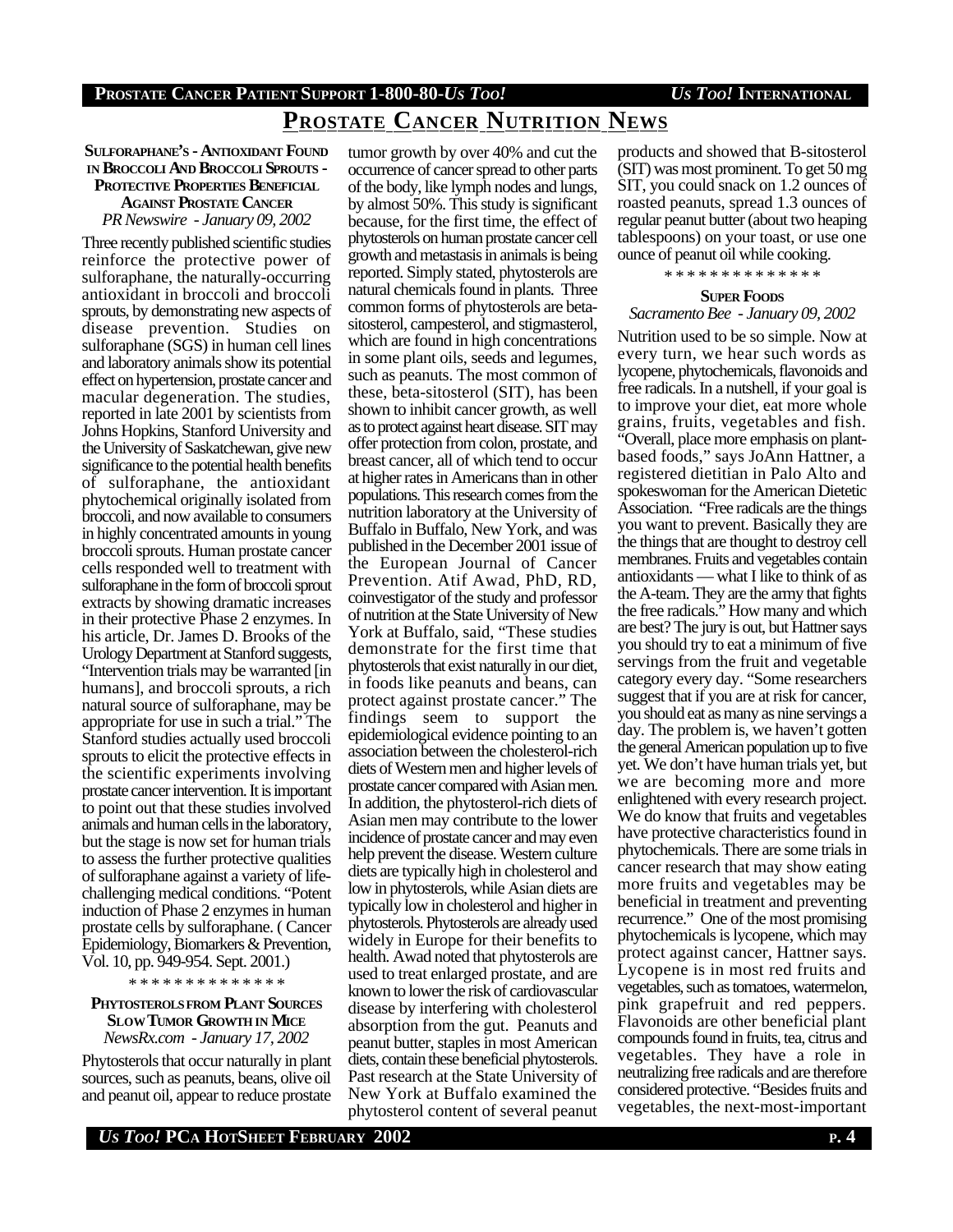### *US TOO!* **INTERNATIONAL VISIT US ON THE INTERNET AT WWW.USTOO.ORG**

group is grains," Hattner says. "That includes foods like brown rice, oatmeal, whole-wheat bread, high-fiber cereals. When you have a choice between white or whole-wheat bread, choose the whole wheat." Eat more dark green and leafy vegetables, such as broccoli, spinach, collard, kale, chard and mustard greens, says Cassius Lockett, who has a doctorate in nutrition and is the epidemiology program manager for Sacramento County. "They are rich in folic acid," he says, which studies suggest may be beneficial in warding off heart disease, strokes and some cancers. Broccoli and other cabbage-family vegetables give us a phytochemical that acts as an active chemopreventive. So far, studies have linked this phytochemical to a lower risk of cervical and prostate cancer. All red fruits and vegetables — such as watermelon, strawberries, red peppers, pink grapefruit and tomatoes — are good choices. The darker the red, the more lycopene the food contains. Some studies show that lycopene may reduce risk of prostate and some other cancers, says Carolyn O'Neil, a registered dietitian in Atlanta who writes for Cooking Light magazine and reports on food and nutrition for CNN. A Harvard study of 48,000 men found that those who regularly ate lycopene-rich tomato products reduced their risk of prostate cancer by as much as 34 percent compared with men who ate processed tomatoes less frequently. "Eat more fish and less organ meats," Lockett says. "Fish contains omega 3 fatty acids. The best sources of omega 3 are salmon, mackerel, albacore tuna, sardines and lake trout. "Apples are a powerful antioxidant," he says. Antioxidants neutralize the free radicals and therefore may suppress cancer growth. "Purple grape juice contains a high amount of folic compounds that are antioxidants," Lockett says. Folic compounds reduce the amount of harmful substances in your body that can cause cancer and other diseases. Good sources of soy protein are soy nuts, soy milk, tofu, edamame (soy beans), soy burgers and miso. Olive oil may reduce colorectal cancer risk, suggest researchers at University of Oxford. They compared diets with cancer incidences in 28 countries. Olive oil consumption was linked to lower cancer rate.

# **PCA NEWS YOU CAN USE**

### **RADIATION TO ENTIRE PELVIS MORE EFFECTIVE THAN PROSTATE-ONLY** *Cancer Treatment Consultants January 07, 2002*

Results of a study presented at the Annual Meeting of the American Society for Therapeutic Radiology and Oncology suggest that radiation to the entire pelvis is more effective in delaying progression of prostate cancer than prostate-only radiation, especially when combined with hormone therapy delivered before (neoadjuvant) or during radiation treatment. The Radiation Therapy Oncology Group (RTOG) conducted a clinical trial involving 1,323 men with localized prostate cancer whose risk of lymph node involvement was greater than 15%. Overall, patients who were treated with the combination of neoadjuvant hormonal therapy plus WPRT achieved superior results over the other treatment regimens. (American Society for Therapeutic Radiology and Oncology , Vol 51, Issue 3, pp 1 , 2001) \* \* \* \* \* \* \* \* \* \* \* \* \* \*

### **NEARLY HALFOF HISPANIC MEN HAVE NOT UNDERGONE CANCER TESTS**

*EFE - January 02, 2002*

Nearly half of Hispanic men over 40 have never been tested for colorectal or prostate cancer, according to a new study from the National Cancer Institute. The study, published in the American Journal of Preventive Medicine, indicates that although the incidence of cancer among Hispanics has decreased in general, in some areas, such as California and New Mexico, the disease is claiming more victims than ever. )

\* \* \* \* \* \* \* \* \* \* \* \* \* \*

#### **ENDOCARE & PTCI TO DEVELOP CRYOSURGICAL CENTERS** *PR Newswire - January 07, 2002*

Endocare Inc., a developer of innovative temperature-based treatments for prostate cancer, today announced the formation of a strategic partnership with privately-held, Spokane, Washingtonbased Prostate Treatment Centers, Inc. (PTCI) to jointly develop regional cryosurgical Centers of Excellence throughout the U.S. and Canada.

## **DO YOU AGREE??**

(continued from P. 3) On January 18, 2002, The San Francisco Chronicle printed an article entitled "Prostate cancer screening — Is it worth the pain?" by Drs Gavin Yamey and Michael Wilkes. In it the authors offer their opinions that "the PSA is useless in screening for cancer, and that if we were to use it routinely on all healthy men it would do them far more harm than good."

Some noteable quotes:

- "the PSA and DRE are incredibly inaccurate. With the DRE, you might as well flip a coin — the coin would perform as reliably as your doctor's finger."
- with "the PSA, there is an unacceptably high rate of false positives." where the test alone will "cause suffering and misery."
- "Even if the test picks up a cancer, nobody knows how best to treat it. In fact, not giving any treatment may be just as good."
- They summarize by stating "picking up prostate cancer with the PSA does not change the outcome of the disease."
- "The trouble with screening for prostate cancer is that you can turn healthy men into 'cancer victims.' Many of these men would never, ever have known about their cancer. Diagnosing these men is extremely harmful to their health - all you've done is to create fear, without any evidence that treatment helps."
- Most insulting they state that "Advocates" of the PSA often stand to make money out of doing the test, or out of offering subsequent treatment for prostate cancer." and state "it is clear that widespread PSA testing would be harmful to the health of American men. And the financial costs would be huge. A program to screen all men over 50 for prostate cancer would cost the country \$12 billion to \$28 billion in the first year alone, meaning that money may not be available to pay for effective screening programs for other diseases.

This message is spread courtesy of your tax dollars as the authors lead a research project funded by the Centers for Disease Control and Prevention (CDC) that aims to teach physicians about prostate cancer screening. Wilkes is also Vice Dean at Univ of CA Davis School of Medicine. Yamey is from the UK.

Let your Congressman and Senators know that you don't approve of this CDC project. Let Dr Joseph Silva, Dean of the UC Davis School of Medicine know that Dr. Wilkes has done a disservice to men. Let Dr. Wilkes know if you disagree at: (530) 752-3170 - mwilkes@ucla.edu or michael.wilkes@ucdmc.ucdavis.edu

Get involved in encouraging awareness and responsibility regarding PCa. Contact *Us Too!* for more info 1-800-80-Us Too!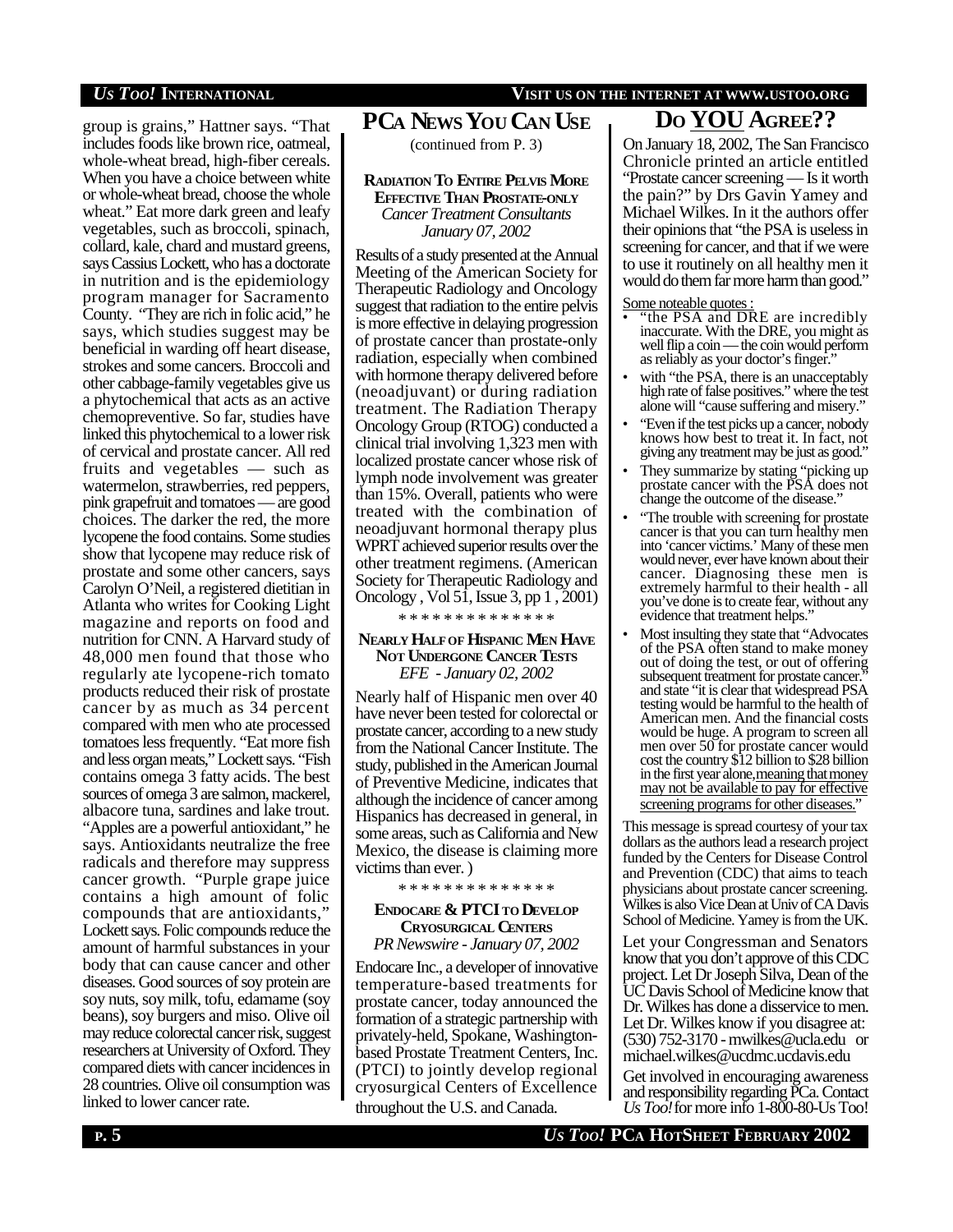### **DR. WILLIAM FAIR, NOTED CA RESEARCHER DEADAT 66**

Sunday News Lancaster, PA January 14, 2002

Dr. William R. Fair, a leading cancer surgeon whose experience as a cancer patient led him to become an advocate for the scientific study of complementary medicine, died on Jan. 3 in Sarasota, Fla. He was 66.

An expert on prostate cancer and other urologic tumors, Fair was chairman of urology at Memorial Sloan-Kettering Cancer Center in New York City from 1984 until 1997. He continued to work there until 2000, and in 2001 he and his son, William R. Fair III, 38, helped found a complementary medicine center in New York City called Haelth. (Dr. Fair was a long-time member of the *Us Too!* International Medical Advisory Board)

In addition to operating on thousands of patients at Memorial Sloan-Kettering, Fair was a prodigious researcher, developing new surgical techniques, treatments and diagnostic tests for prostate cancer.

In 1995, at what Fair described as the height of his career, he learned that he had colon cancer. He had surgery and chemotherapy at Memorial Sloan-Kettering and quickly resumed his work in the laboratory and operating room. In 1997 the cancer recurred and he had more surgery, but it came back yet again a few months later. "And there was little chance of a cure," he wrote of his own condition.

Fair began to practice yoga, exercise, prayer and meditation as well as making changes in his diet and taking herbal treatments — approaches that he had once dismissed as "touchy-feely nonsense." He noted that he began to feel better, and for a time his tumors shrank.

William R. Fair III said he thought that some of his father's medical colleagues initially were critical of his pursuit of unconventional treatments. But, Mr. Fair said, his father did not blindly embrace a raft of unproven remedies. Rather, he took a scientist's approach, urging that various approaches be tested and held to the same standards as mainstream medicine.

# **US TOO! BOARD OF DIRECTORS**

(continued from page 1)

**RUSSELL GOULD** was diagnosed with prostate cancer in 1998 at age 58. An active plastics engineer, Russ runs RG Associates - a consulting firm to the plastics industry. He is a recognized world leader in one area of the plastics industry, and is a well known author and speaker who holds over 130 US & foreign patents. Russ also edits a newsletter for plastics engineers which is distributed worldwide and serves on the Board of Directors of The Society of Plastics Engineers. In December, Russ was elected Vice Chairman of the *Us Too!* International Board of Directors and will also serve as Board Liaison for Education and Publications Initiatives. As leader of the very active Don Johnson Chapter of *Us Too!* in Hoffman Estates / Palatine IL Russ stays very involved with helping individual men (and their spouses/ partners) through their diagnosis. In addition to this active and progressive 400 member *Us Too!* & *Us Too!* **PARTNERS** chapter, Russ plays a role in a number of other support groups throughout the Chicagoland area. Russ does not fit the stereotype of the prostate cancer "survivor" - he rollerblades more than 100 miles per month. He and his wife Judy have three children and four grandchildren. Russ has served on the *Us Too!* Board of Directors since 2000, serving as Chairman of the Education and Publications Committee.

**JO ANN HARDY** is a native of Detroit, Michigan. Jo has broken new ground as the first woman to serve on the *Us Too!* Board of Directors. In September 2000, at the age of 46, Jo's husband Jerry faced a diagnosis of prostate cancer. "As a family unit, this has been life altering. After the initial stages of disbelief, shock and a blinding barrage of pamphlets, videos, books and 'treatment choices', where does the family unit as a whole go for healing, not just of the body, but of the emotions and minds of the entire family system?" Realizing the impact, not only on the primary victim, Jo is especially concerned about the spouses and children of men, who, now faced with questions of their own mortality, struggle in a society that demands that they "be

strong" at a time when they may feel most vulnerable. She sees many young families now faced with the tasks of surviving many decades as prostate cancer victims, some being diagnosed at so early an age that statistics and research have yet to determine the long term qualitative or quantitative implications for their health in the later years of life. Quality of life issues become paramount with younger patients, spouses and children involved. Jo and Jerry are faithful members of the local *Us Too!* group at St. Mary Mercy Hospital in Livonia, Michigan. As Missioner for Communication for the Episcopal Diocese of Michigan, Jo works specifically to introduce communication resources and training to congregations and provide opportunities for parish and agency support personnel to network and share resources. Jo and Jerry's daughter, Aaron is a senior at Western Michigan

**ROBERT F. HUSTEAD, M.D.** is a graduate of the Yale School of Medicine and a Diplomat of the American Board of Anesthesiology. He was on the teaching faculty of Johns Hopkins and the University of Kansas. A prostate cancer survivor (diagnosed and treated in 1992) he retired from active practice of anesthesiology in 1998 to pursue a new career of reading research and scientific medical studies and explaining their implications to lay persons. Bob was asked to serve as an *Us Too!* representative to the Congressionally Directed Medical Research Program on Prostate Cancer (PCRP), administered by the Department of Defense (DoD) U.S. Army Medical Research Command, involved granting of approximately \$40 million for prostate cancer research. . He's been active in his local *Us Too!* chapter since helping to start it in early 1993 and serves as the group's medical/scientific ombudsman trying to explain concepts and decision making to its members.

University.

**JIM KIEFERT, EdD** recently retired at the age of 63 years old as a school district superintendent. Diagnosed with prostate cancer, he had surgery in Nov. 1989. Jim was a Fulbright Scholar who studied at American University in Cairo, Egypt and served as Executive Secretary of the Washington Educational Research Association for 19 years. A father to eight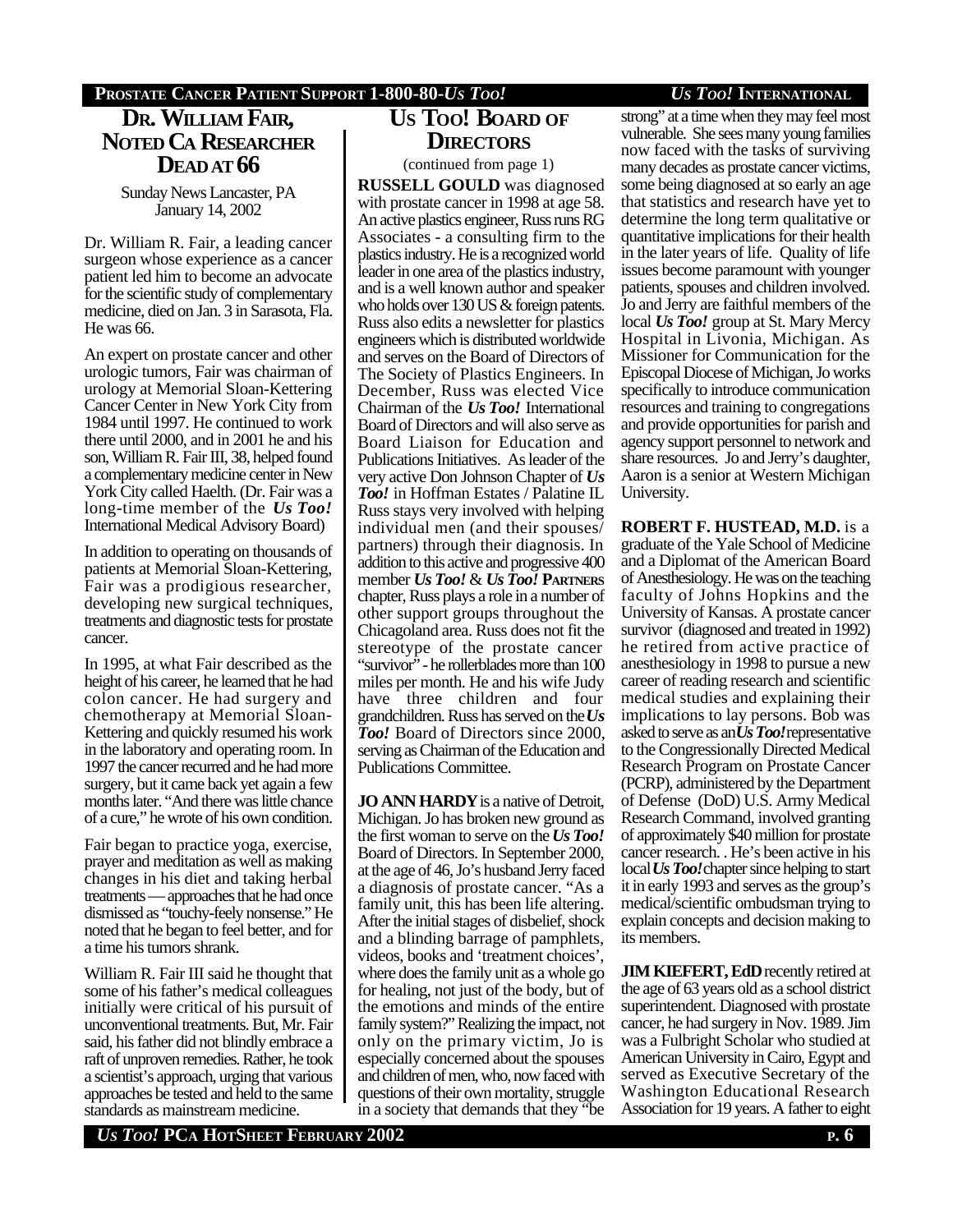children, grandfather to eleven and greatgrandfather to four, Jim credits his diagnosis with changing his life. He and his wife have made changes in diet, exercise, stress reduction, spirituality, and focused on the appreciation of the most important things in life. Jim and his wife received ACS M2M group training in Portland, OR in 1998 and formed and facilitate the groups in The Dalles, OR., and his new community of Olympia, WA.

**DONALD R. LYNAM, PhD** is Corporate Vice President, Air Conservation for Ethyl Corporation, located in Richmond, Virginia. Dr. Lynam has headed the Air Conservation Department since joining Ethyl in Baton Rouge, Louisiana in April 1981. During this period, he has been actively involved worldwide in the environmental and health aspects of Ethyl Corporation's products. Don is a registered Professional Engineer (PE) and certified in the comprehensive practice of industrial hygiene (CIH). He is a prostate cancer survivor, diagnosed in December 1997, and has been active in the Richmond, VA chapter. In 1999 and 2000 Don participated as a consumer reviewer in the DoD's PCRP. With 2 sons and a family history of cancer Don has a personal goal to increase awareness and enhance public education on prostate cancer. Having managed contract research and carried out research in the environmental health field for approximately 35 years, Don has interacted with scientists, regulatory groups, politicians and environmental advocacy groups throughout his professional career. He will serve as Board Liaison for *Us Too!* Advocacy Initiatives

**DANIEL MOORE JR**. is of counsel to the firm in Decatur, IL of which he has been a partner since 1958. His primary practice areas have been estate planning and probate administration, real estate law, and representation of businesses. In 1989, Dan became a member of the National Academy of Elder Law Attorneys. He was an elected delegate to the 1990 Illinois White House Conference on Aging, lectured on Elder Law at the 1991 and 1995 People's Law School, participated in the 1997 People's Law School on Grandparents Raiding Grandchildren, and is a frequent speaker on Elder Law topics. House Conference on Aging. Also contributing to Dan's understanding of Elder Law are counseling sessions at the Decatur Senior Citizens Center, his former membership on the City's Commission on Aging, presidency of the Visiting Nurses Association, and vice-chair of the Macon County Board of Health. Dan was president of the Decatur Bar Association, chairman of the Elder Law Section Council of the Illinois State Bar Association and recipient of the Association's 1996 Tradition of Excellence Award. In 1996 Dan was appointed by Governor Edgar to the Council on Aging on which he serves as Secretary. He has also served on the Attorney General's committee for developing vulnerable adults protective legislation. From 1997-2000 Dan served on the National Cancer Institute's (NCI) Director's Consumer Liaison Group (DCLG) and is a member of the NCI's Central Institutional Review Board. Dan and his wife Shirley have two adult, married daughters and two granddaughters. He has a long history of civic involvement in Decatur, including presidency of the Decatur Jaycees, The Council of Community Services, the Decatur Board of education and The Symphony Orchestra Guild of Decatur and membership on the Decatur Area Arts Council's Board of Directors. Dan will serve as Chairman of the *Us Too!* Board Membership Committee, Board Liaison for Outreach and Support Initiatives and Assistant Secretary.

**LEW MUSGROVE** is Chairman of the Board of *Us Too!* and a prostate cancer survivor and long-time prostate cancer activist. He has served as a member of the *Us Too!* Board of Directors, Regional Director (with responsibility for Nevada and Far South California) and/or *Us Too!* Chapter founder/leader for much of the past decade. He has also served as a Board Liaison to the *Us Too!* Advocacy Committee, and is a Founding Member and Director of the California Prostate Cancer Coalition. Following his retirement, after more than thirty-six years with State Farm Insurance Company, Lew founded the Las Vegas *Us Too!* chapter in 1993. The chapter has grown substantially since that time and now boasts attendance averaging nearly 100 He was a delegate to the 1995 White members at each meeting. Musgrove has (continued on page 8)

### *US TOO!* **INTERNATIONAL VISIT US ON THE INTERNET AT WWW.USTOO.ORG**

served as an invited consumer liaison and lay advocate for the Department of Defense's PCRP for three peer review sessions. He has also served as a peer reviewer for the California Cancer Research Program and for three National Cancer Institute SPORE (Specialized Programs of Research Excellence) sessions. Active and committed to serving the prostate cancer community, Lew also serves on the American Cancer Society Prostate Cancer committee as well as its Leadership Council. Lew and his lovely wife Sue Ann remain very active within their community of Las Vegas, Nevada, and although his 6 children and 14 grandchildren keep him on the run, Lew still takes time to play handball several times a week.

**DANNY PARKER, PhD** brings a unique perspective to the Board not only through his personal understanding of the disease (diagnosed September 2000) - and the empathy that accompanies such an experience - but also through the professional experience of nearly twenty years as a college and university professor, and ten as a higher education administrator, including service as a college president. Married and father of three children, Danny currently serves as Interim President of Truett-McConnell College in Northeast Georgia. He is very accustomed to addressing groups, including the media, in small as well as large-scale settings, and has had a good deal of experience in communicating effectively, and in networking and forging alliances. Danny is a long-distance runner who appreciates music, history and philosophy, and who has had some experience working on political campaigns. His years as an academic have also provided a appreciation for the value of research in problem solving, and he brings the passion and "desire to educate" that comes from the conviction that education is a vitally important tool for mankind, and especially so in disease prevention and treatment.

**HARRY PINCHOT** is extremely well known within the prostate cancer community through his tireless work to help eradicate this disease. Diagnosed in 1995 with aggressive metastatic disease he was given "as little as six months" to